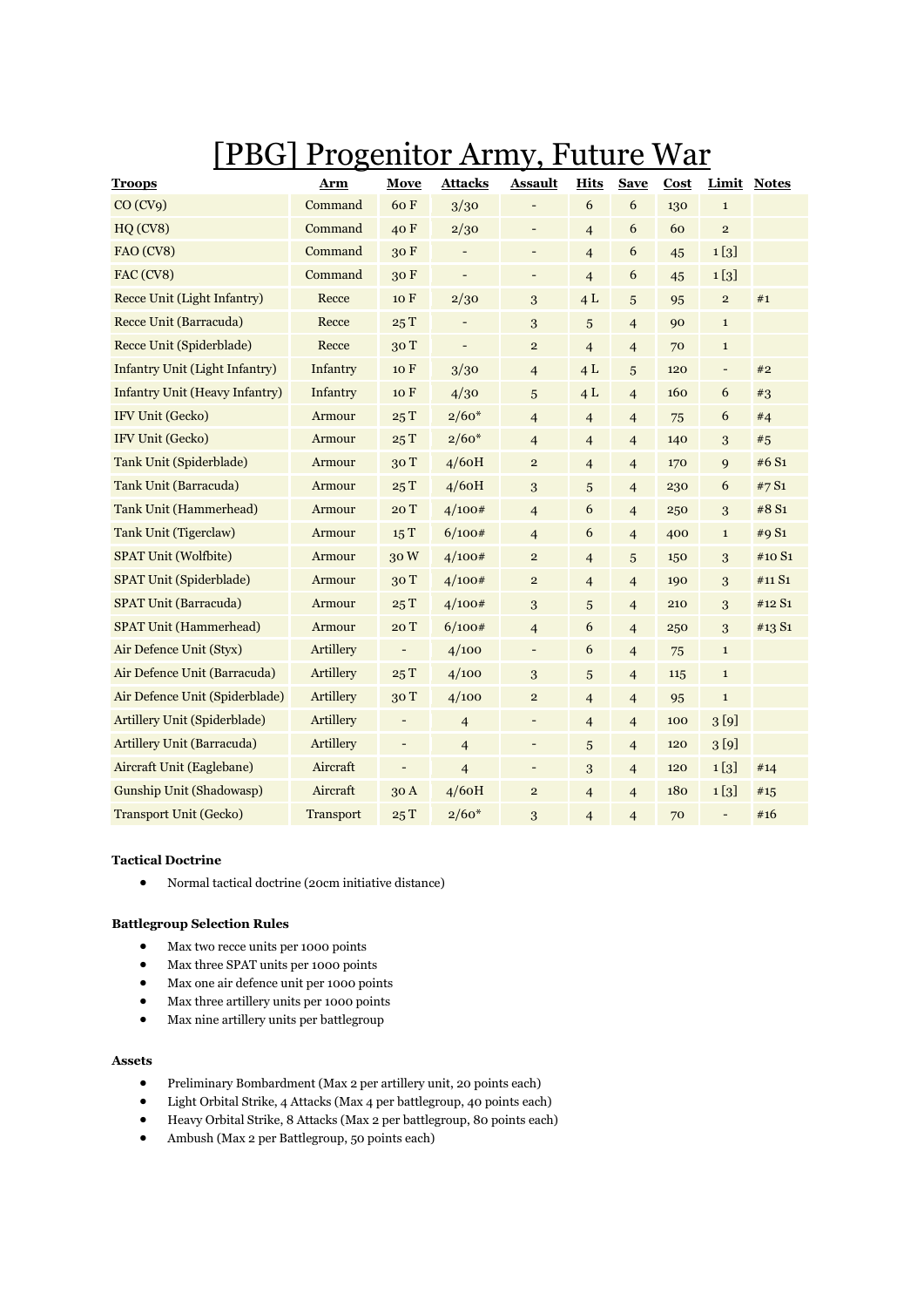## **Note 1. Recce Unit (Light Infantry)**

- Target Designator: Designate a visible enemy unit during the initiative phase as a target for auto-linked weapons fired during the command phase
- Stealth: Place in reserve pool as an action

## **Note 2. Infantry Unit (Light Infantry)**

- Secondary Weapon System: 2/100H attacks against all relevant targets (Missile Launcher)
- Auto-Linked Weapons (Secondary weapon system): May fire at a designated target within range
- Stealth: Place in reserve pool as an action

#### **Note 3. Infantry Unit (Heavy Infantry)**

- Secondary Weapon System: 2/100H attacks against all relevant targets (Missile Launcher)
- Auto-Linked Weapons (Secondary weapon system): May fire at a designated target within range
- Elite: No command penalty for assaulting the enemy and deduct one die when rolling for suppression/fall-back
- Stubborn: Do not roll for fall-back and will not retreat in close assault

## **Note 4. IFV Unit (Gecko)**

Carrying capacity of 1 space

## **Note 5. IFV Unit (Gecko)**

- Secondary Weapon System: 2/100# attacks against all relevant targets (Smart Missiles)
- Auto-Linked Weapons (Secondary weapon system): May fire at a designated target within range
- Carrying capacity of 1 space

## **Note 6. Tank Unit (Spiderblade)**

- Secondary Weapon System: 2/100# attacks against all relevant targets (Smart Missiles)
- Auto-Linked Weapons (Secondary weapon system): May fire at a designated target within range

#### **Note 7. Tank Unit (Barracuda)**

- Secondary Weapon System: 2/100# attacks against all relevant targets (Smart Missiles)
- Hyper-Velocity Penetrator (Primary weapon system): The save value of the target unit is reduced by one
- Auto-Linked Weapons (Secondary weapon system): May fire at a designated target within range

#### **Note 8. Tank Unit (Hammerhead)**

- Secondary Weapon System: 4/60H attacks against all relevant targets
- Hyper-Velocity Penetrator (Primary weapon system): The save value of the target unit is reduced by one

## **Note 9. Tank Unit (Tigerclaw)**

- Secondary Weapon System: 4/100# attacks against all relevant targets
- Hyper-Velocity Penetrator (Primary weapon system): The save value of the target unit is reduced by one
- Plasma Weapon (Primary weapon system): The nearest unit within 5cm must test for suppression/fall-back by rolling one die for each hit taken by the target unit and will be suppressed if any of the dice score 4+

#### **Note 10. SPAT Unit (Wolfbite)**

Auto-Linked Weapons (Primary weapon system): May fire at a designated target within range

#### **Note 11. SPAT Unit (Spiderblade)**

- Secondary Weapon System: 2/60\* attacks against all relevant targets
- Hyper-Velocity Penetrator (Primary weapon system): The save value of the target unit is reduced by one

#### **Note 12. SPAT Unit (Barracuda)**

- Secondary Weapon System: 2/60\* attacks against all relevant targets
- Hyper-Velocity Penetrator (Primary weapon system): The save value of the target unit is reduced by one